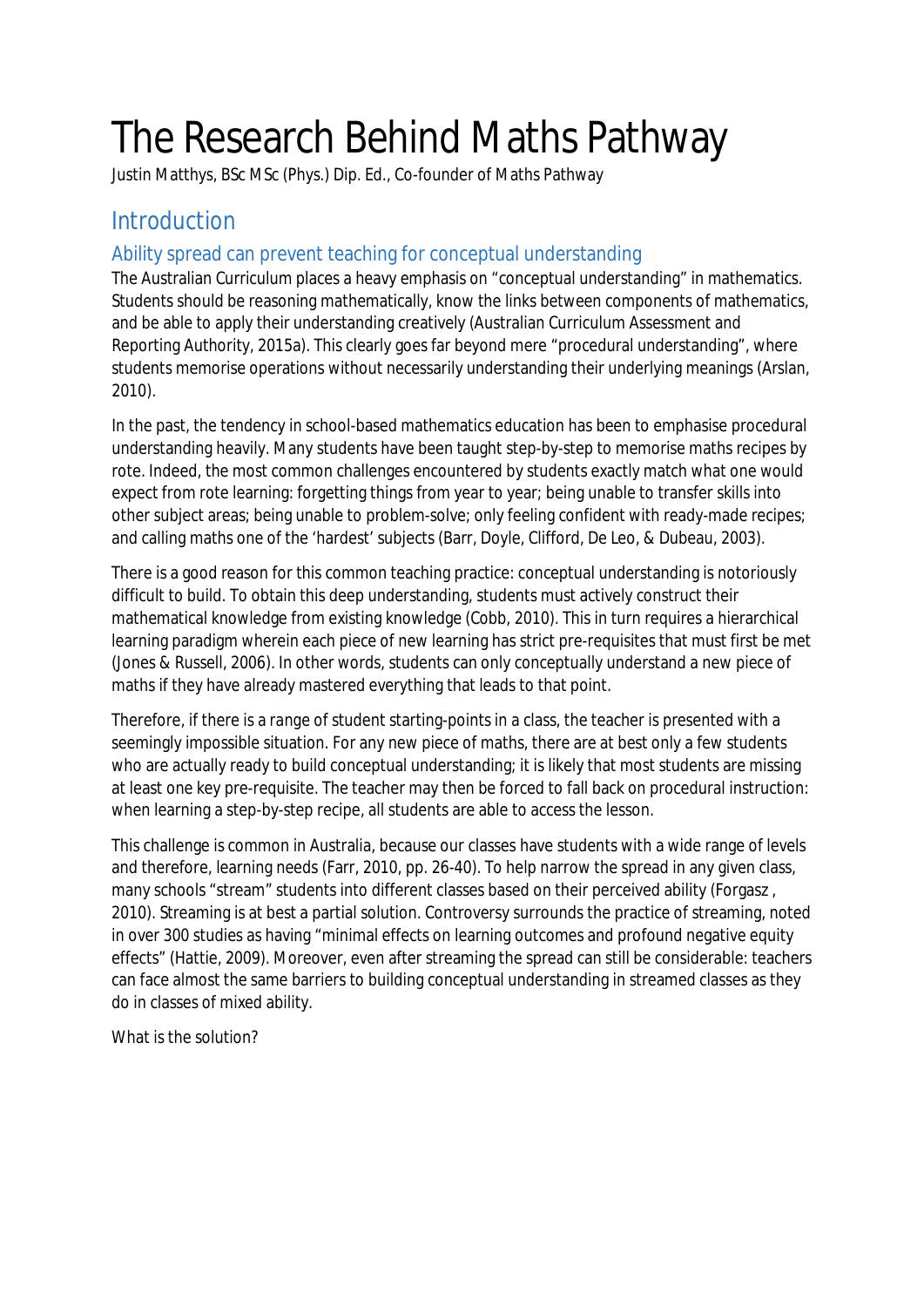#### Differentiated instruction as the most elegant solution

Happily, the Australian Curriculum leaves room for a solution: it does not dictate precisely what students should be learning based solely on their age. Instead, the "age-appropriate" work is used as a starting point for planning, after which the teacher can tailor the student's learning program to their own specific learning needs. This includes selecting related learning outcomes from levels below or above the student's age – and allows for different students learning different things at the same time (Australian Curriculum Assessment and Reporting Authority, 2015b). The benefits include "alleviating" or "eliminating" disengagement, promoting learning which is accessible for all, as "different students learn in different ways", and research has proven this approach immensely "benefits all learners to work at their appropriate level" often excelling through this method of instruction (Morgan, 2013).

The reporting structures in Australian states and territories also allows for a fully differentiated learning program. For instance, Victorian teachers are required to report on the entry-level and exitlevel of students against different content strands (Department of Education and Training, 2013). If a student enters at a particular level, and exits at a higher level, this demonstrates growth against a continuum. Interestingly, this does *not* require a single lock-step course that is identical for all students; students can still working to the same set of standards, but encounter different parts of the curriculum at different times.

A highly idealised model of differentiated instruction – where every student's learning needs are precisely met all the time – is often talked about but seldom realised. Almost without exception, Australian secondary maths teachers take their classes through a lock-step course: there are standard assessments at the end of every unit, and common learning outcomes for the whole class. The differentiated learning that does happen is generally restricted within this model. For instance, easy, medium or hard versions of the same mathematical concept can be given to the low, medium and high level student in the class each lesson. This is certainly better than no differentiation at all, but does not go nearly far enough to address the challenges of building conceptual understanding.

So how can a teacher with a multi-ability class overcome the barriers to conceptual understanding? The solution is deceptively simple: each student is at a different point of readiness, so this requires each student to be learning different things at the same time. This model looks simple because it is easy to state, but implementation is another story entirely.

There are two main challenges with implementing this model. The first is purely practical: for a single teacher to manage this for a whole class requires almost super-human ability: precise, up-to-date data on the particular learning needs of each individual; ability to provide 25 different learning activities simultaneously to 25 different students; and ongoing assessment that is different for each student.

The second challenge is pedagogical. Even removing a key barrier to conceptual understanding is no guarantee that students will learn successfully; it could be possible to introduce more problems than are solved. Individualised work has its place, but it is also vital to preserve the best elements of whole-class instruction including direct instruction, student discourse and collaborative group-work.

So far as we are aware, Maths Pathway is the first organisation in the world to overcome both of these challenges. Since July 2013, hundreds of Australian primary and secondary teachers have adopted the Maths Pathway pedagogical model, supported by a custom eLearning system and professional development. This has proved to be completely practicable and manageable, and moreover is enabling outstanding classroom pedagogy.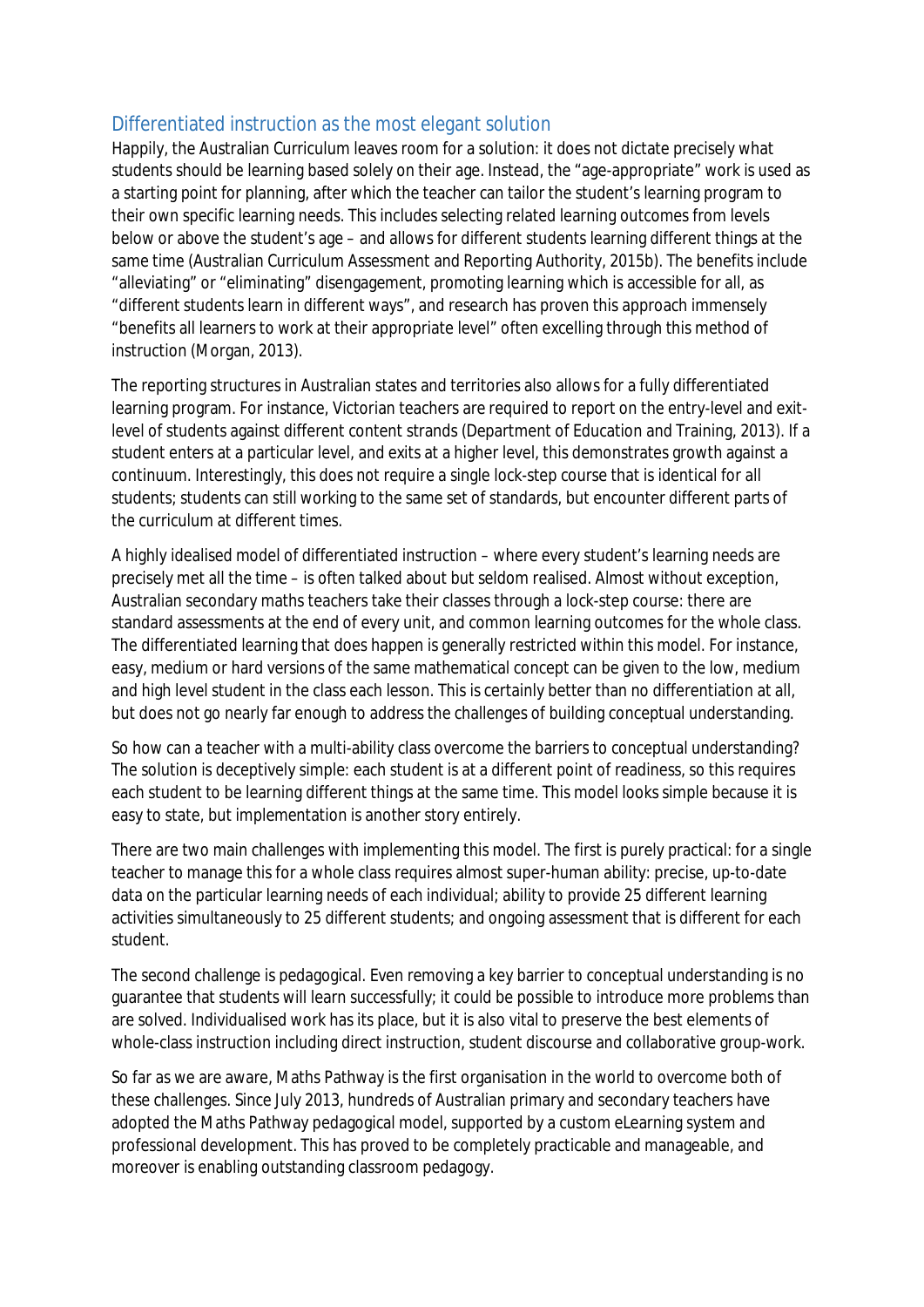What follows is a brief discussion first of how Maths Pathway allows teachers to overcomes the practical challenges via its classroom workflow, followed by a description of the pedagogical elements that combine to make this workflow extremely effective.

# Maths Pathway as a practical tool

#### Part 1 – set up and diagnosis

When Maths Pathway is used in classrooms, teachers and students log into separate web applications. The teacher application is used initially to set up class lists and timetables. Teachers can also input unit planning data by specifying what units of work will run over the semester. Each unit is given a name, a time-period over which to run, and a specified 'target point' which is a set of content descriptions selected from the Australian Curriculum.

At the start of each unit, students complete an adaptive diagnostic assessment online. This assessment (and the subsequent work within the unit) is restricted to the target specified by the teacher as well as any pre-requisite skills in the curriculum at least as far back as grade 1 level. The diagnostic identifies precisely where each student has gaps and competencies within that subset of the curriculum, and automatically designs a personal learning plan for each student based on that data.

#### Part 2 – coursework

After the diagnostic is completed, the class embarks on a two-week work cycle with a formal assessment at the end. Students view and manage their set work using the computer. This is an ordered set of learning activities, drawn from the bank of resources Maths Pathway provides. Different work is automatically assigned to students with different learning needs.

The primary form the learning activities take are hand-written tasks students complete in exercise books. Students view questions and worked solutions on their computer screens, and have an element of choice in which questions to answer in which way. The expectation for students is to correct their own work as they go through, but also to use the worked solutions if they are stuck on particular problems. The activities are written in a constructivist manner: students are able to acquire new knowledge by completing carefully scaffolded problems.

Other material supplements the primary written work. Videos attached to each activity provide direct instruction for students who may require it. Many activities also have virtual manipulatives attached, which often help students to build or play with a visual model of a mathematical concept.

When a student feels they are finished with an activity, they indicate on the computer that they are ready to be assessed on it, then move directly onto the next assigned activity. Once all assigned activities for the fortnight are finished, students complete some guided test revision and then require the teacher's permission to access extra work. Teachers control how much work is assigned to individuals each fortnight, and are also able to track the completion of this course work using the teacher web application.

Depending on the age of the student, 50% to 80% of class time is taken up with this individualised work, which is often set for homework as well. The remainder of the time is spent with the class learning in a hands-on fashion, solving problems in groups, or participating in class discussion about key mathematical concepts.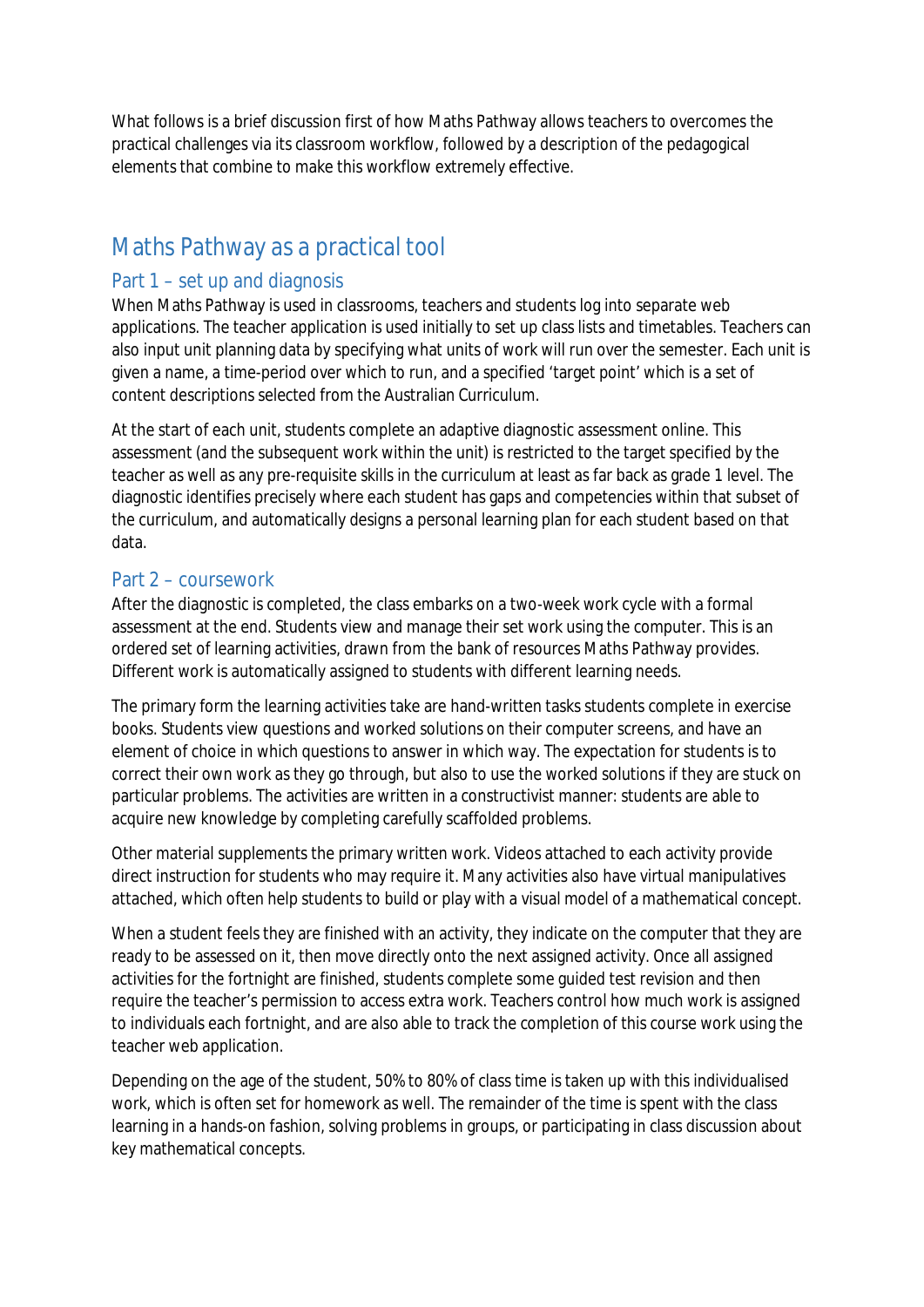#### Part 3 – assessment

At the end of the fortnight, students sit a formal maths test. The teacher is able to control the timing of the test, but generally aims for the last lesson in the fortnight. Because students have been working on different things, each test looks different. This is generated automatically by the Maths Pathway system in two sections: one section for students to complete online which is marked automatically; and one printed section for students to complete by hand which is marked by the teacher. This latter section is emailed to the teacher automatically the previous day as a single pdf which can be sent to the printer double-sided with every page pre-labelled. The printed section contains only those questions which it would be inappropriate to assess online: questions that call for written explanations, drawings or working out.

Under test conditions, the teacher hands out the printed part of the test. Students also log into their web application and are prompted to enter the unique code on their printed test to access the online portion. Students then complete both the online and offline questions in any order, and have the opportunity to proof-read their answers before submitting.

Every practical contingency here is allowed for. If students finish early, new learning activities appear automatically for them so they can continue working without pause. If students require extra time, the teacher can temporarily suspend their access to the online part of the test. If students run out of time, the teacher can permanently stop their online test. If a student is absent, they are able to sit the test in the following lesson, or else skip that assessment entirely and are assessed on four weeks' work at once at the end of the following fortnight.

#### Part 4 – feedback

Once a student's test is submitted, the teacher uses their web application to help mark the printed portion. Every test is different, but teachers are automatically provided with a solution set unique to each student. Teachers provide written feedback on the tests, and enter the marks into the online system.

In the lesson after the test, teachers return the marked written sections to students. Students are able to again enter their test's unique access code in order to begin an interactive self-reflection process. This allows them to see the results of the online and offline sections as a cohesive whole. Students see how each correct and incorrect response aligns to the activities they completed in the previous fortnight.

Each activity the students complete corresponds to a set of questions on their test. Students earn 'mastery' of that activity when they answer every question in the set correctly. If they made only minor errors that they themselves, there is an opportunity to correct this during the reflection process. Any large errors or omissions students make in their tests trigger a repeat of the learning activity as part of the next fortnight's work; such activities are re-tested at the end of the next fortnight using different questions.

Once students have completed their test reflections, they move straight onto the next fortnight's work. This is a combination of new learning activities they have unlocked by mastering prerequisites, and old learning activities they are re-doing because they failed to obtain mastery the first time. Data-tracking and teacher intervention prevent students from becoming stuck on a particular activity indefinitely.

In the lesson or two at the start of the fortnight, teachers also call students up one at a time to conduct personal feedback interviews using a special online interface. This contains all the information about the previous fortnight, with particular focus on the question-by-question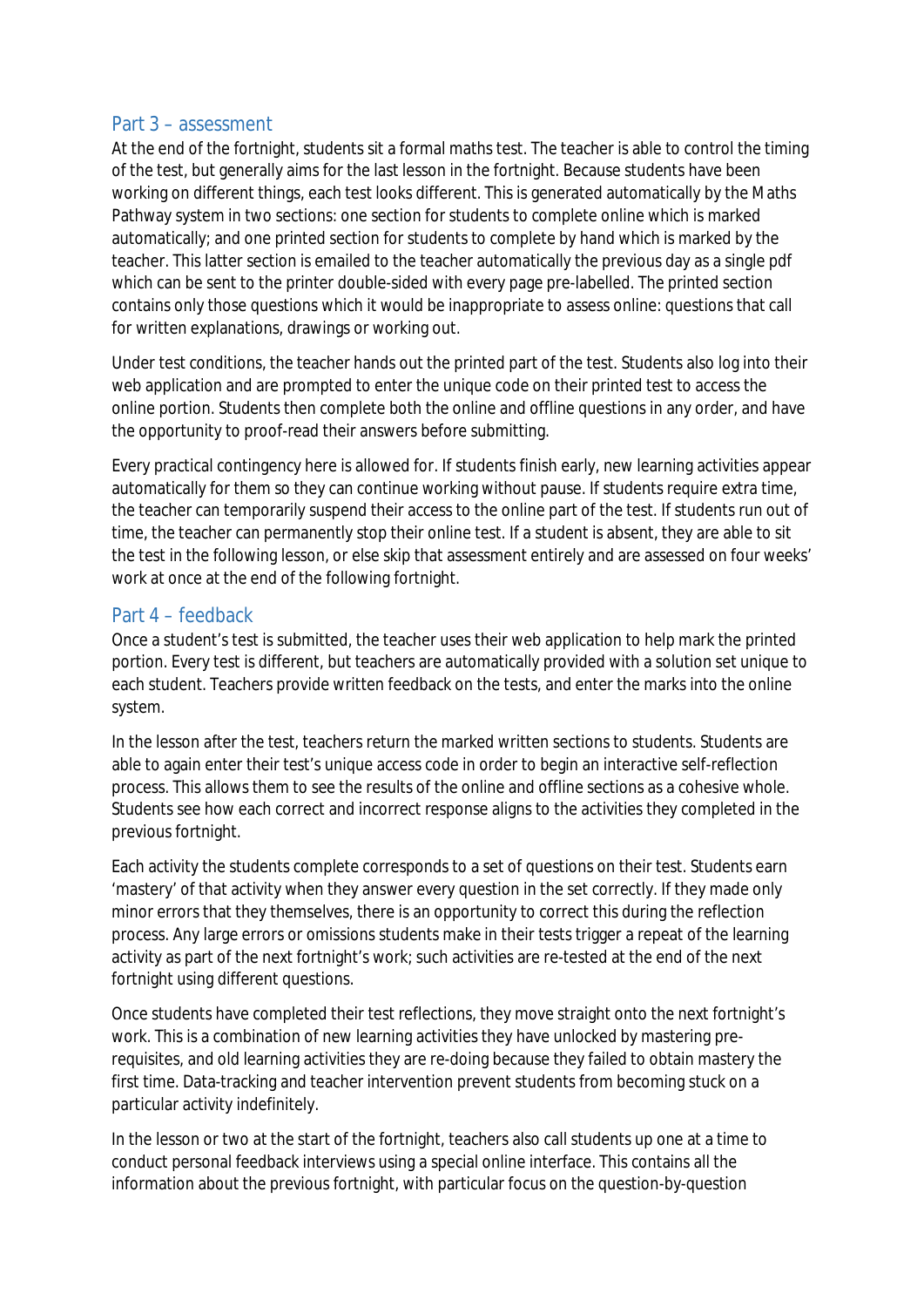performance on the test. Using this conversation prop, teachers provide targeted, personal verbal feedback to each student in the class. This feedback focuses on the choices the student made during the test and also during the fortnight leading to the test.

## Part 5 – data and reporting

Students and teachers have access to various metrics that track student performance. All metrics are tracked over time, and averages are also looked at. At least one data point is collected for each metric each fortnight.

The chief metric is "growth rate". For students, this is the main measure of success. This is a percentage figure related to how many activities the student demonstrated mastery in over a given time period. If the student is on track to grow by 1 grade-level each year, this displays as 100%. If the student is on track to grow by 2 grade levels each year, this displays as 200%. This is not derived from completion of work, but rather from demonstration of mastery via fortnightly assessments.

Other metrics include:

- Overall level: the grade level of the student overall, taking account of all gaps and competencies through the curriculum. This is equivalent to an Australian Curriculum grade level with a high evidence threshold; for a student to be reported at Level 10A they would need to have shown mastery over every single part of the curriculum.
- Grade level by strand/substrand: the same as overall level above, but broken down into  $\mathcal{L}^{(1)}$ different topics in the curriculum.
- Accuracy: the proportion of work attempted that students demonstrate mastery over in  $\mathcal{L}^{\text{max}}$ their assessments, shown as a percentage.
- $\mathcal{L}^{\text{max}}$ Effort: the proportion of work assigned that students completed within each fortnight, shown as a percentage.

Teachers make use of this data in a variety of ways: when providing feedback, when designing and implementing interventions, when selecting small groups of students to work with, and when writing reports. Teachers are able to access precise entry- and exit-point data for each student against each topic, against the standards in the Australian Curriculum. Students can also be given a percentage grade for each topic based on their exit point, their rate of growth through the unit, or a combination of the two. Teachers are able to report in the same way they have always done, but many choose to shift the emphasis of their reports away from "level" and towards "growth".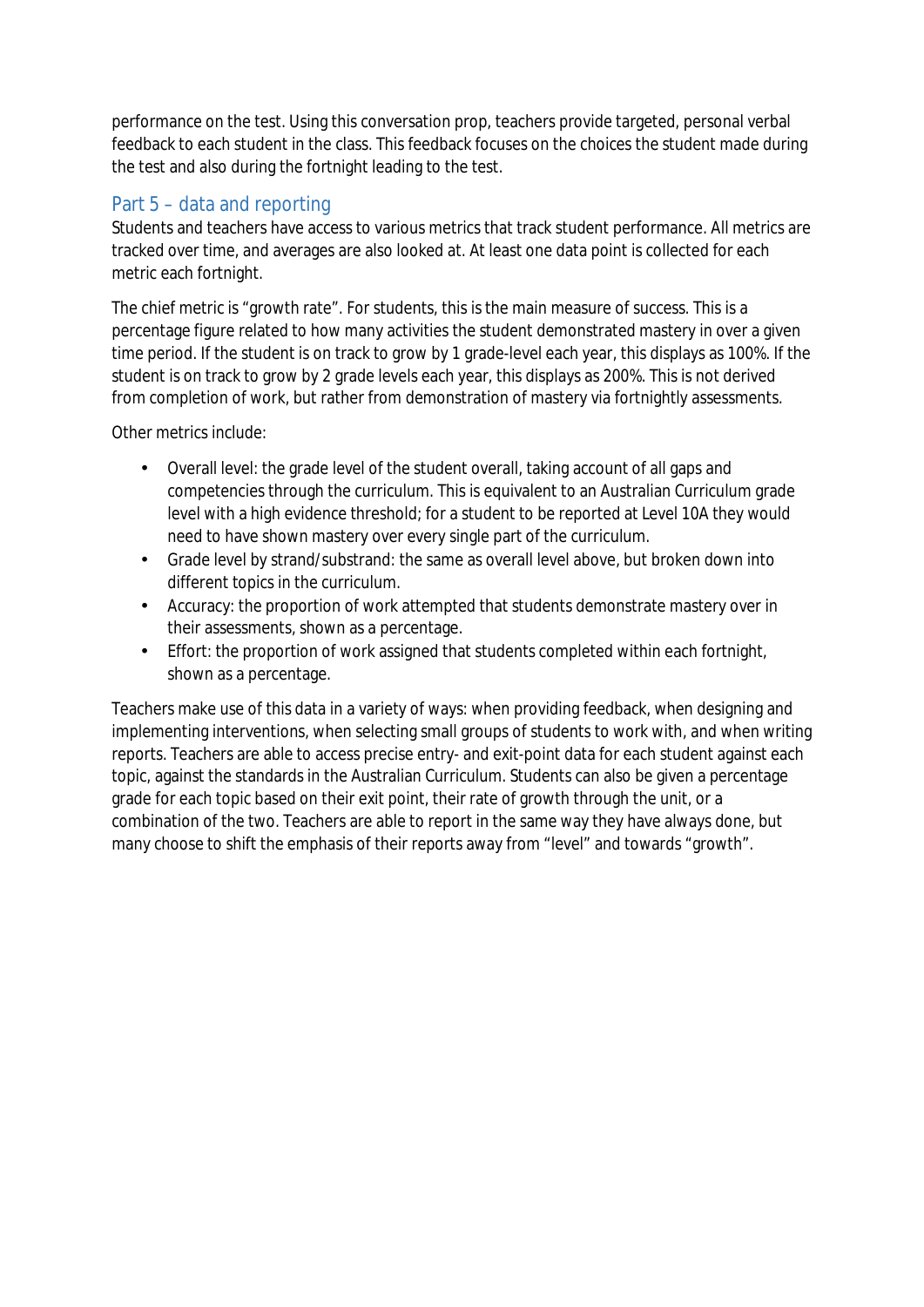# Maths Pathway as a pedagogical model

The workflow described in the previous section certainly satisfies the requirement for practicable, manageable differentiated learning. However, the workflow itself is woven from different pedagogical elements that have been individually shown to be highly effective.

## Part 1 – individual coursework

A large proportion of student time is spent on individual coursework. The form and flow of this coursework is specifically designed to build hand-written maths skills, keep students in the Zone of Proximal Development, and allow for constructivist learning.

#### **Hand-written maths skills**

The coursework completed by individual students is primarily hand-written. This is a purposeful choice.

Computers are used to collect, manage and analyse student data, as well as to guide student work as much as possible. There is a temptation for Maths Pathway to go further and fully computerise all student work; this is done by most online maths learning systems. Even more student data would be collected, and student work could be guided with even more precision. This would be entirely appropriate for a supplementary online resource that is used only occasionally in class, but not for a core tool like Maths Pathway. There are two main reasons for this.

The first is that hand-written mathematical skills *are important*. Even mathematicians, physicist and engineers – who use computers to do maths every day – still use hand-writing to organise thoughts, solve problems and do the thinking required to set up a computerised problem (Seto, 2006). Such written techniques go far beyond churning through computational algorithms; hand-writing in maths can give shape and structure to a problem, with the paper/whiteboard holding the information you can't hold in your head. Writing maths legibly also has proven correlations with overall achievement in mathematics (Oche, 2014). With Maths Pathway, hand-written skills are taught and assessed.

The second reason for retaining the hand-written component is to build students' independent learning skills. Maths Pathway does not give students only one online question at a time, but rather a set of connected questions with worked solutions. The expectation is for students to complete each question in sequence in their exercise books, and check their answers as they go. However, the reality is that students are able to make choices as they go: which questions to do and which ones to skip; how much working out to show in their books; whether to look at the answer first before doing the question; what summary notes to take as they go through. Students are trained by their teachers to make *good* choices as learners through the feedback cycle. The metacognitive and life-long learning skills students develop are invaluable (Issa, Issa, & Kommers, 2014, p. 29).

#### **Zone of Proximal Development**

Individual students' coursework is always within Vygotsky's Zone of Proximal Development (ZPD) (Morgan, 2013) That is, the work is too difficult for students to complete automatically, but just within their reach with the right scaffolding. This feature of Maths Pathway is vital for the development of conceptual understanding, as has already been discussed. However, there are also psychological benefits to this approach that go beyond the pure pedagogy – relating to Mathematics Anxiety and self-efficacy.

Mathematics Anxiety (Lions & Beilock, 2012) is a well-documented phenomenon. A person's experience of repeated failure in mathematics manifests in a fear response whenever a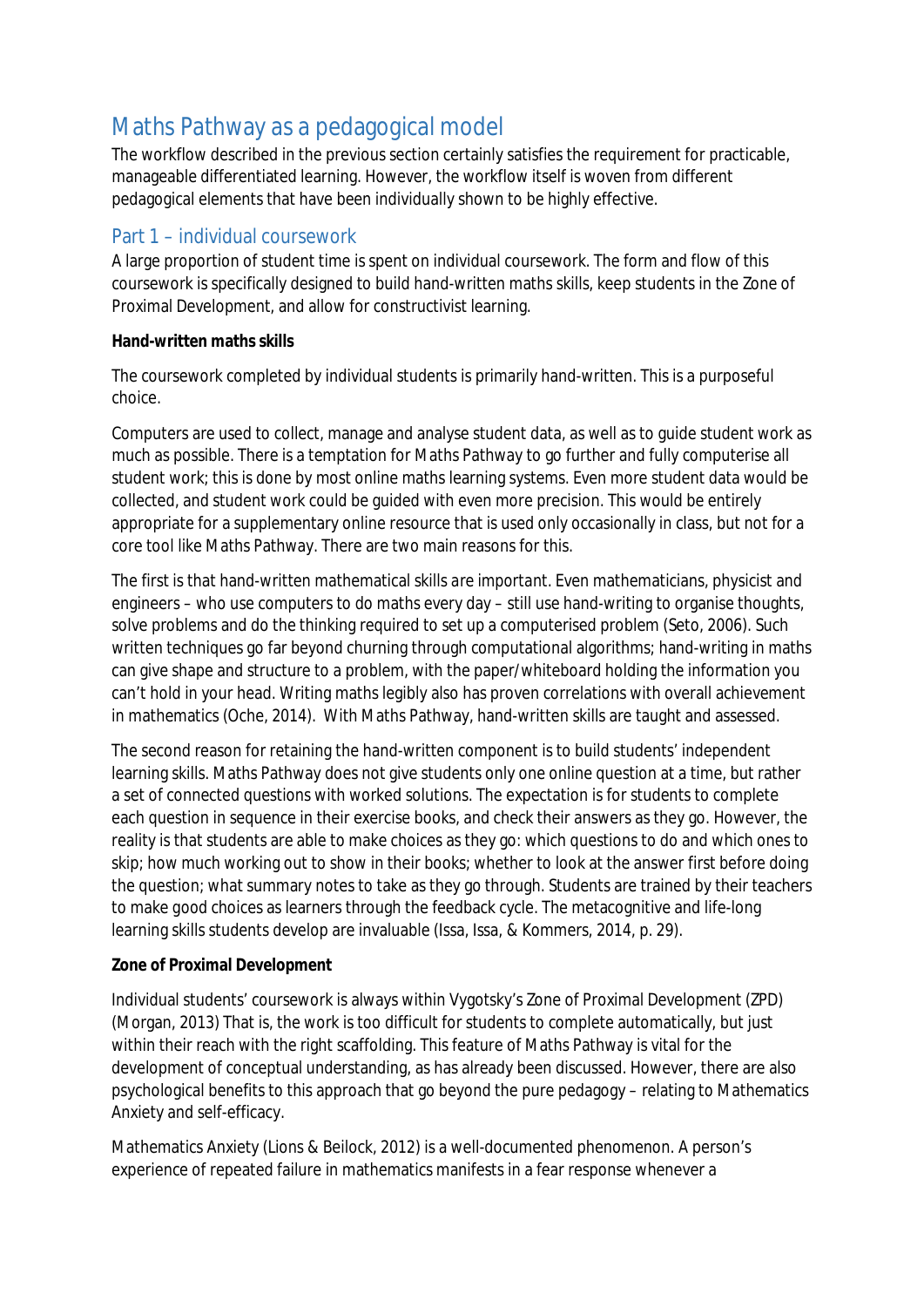mathematical problem is presented. The fear response itself actually impairs the ability to solve problems (Lions & Beilock, 2012), and so for a student the problem can compound over time. However, if a student is held constantly within the ZPD, there is a constant chance for success. This gives the teacher a genuine chance to overcome the initial barrier Mathematics Anxiety creates, and form new habits and experiences of success with students. One common student comment teachers receive when using Maths Pathway is "I have a better understanding of maths and am finally starting to catch up".

The ZPD can also help develop students' self-efficacy (Ferguson, 2009). That is, the way they view themselves – their skills, capabilities and potential. Our culture views mathematics in a somewhat paradoxical way: people will boast of their ignorance of mathematics (Burns, 1998) but at the same time regard anyone who *can* do mathematics as being extremely clever – even as a genius (Andrews, 2011). This can translate into the way students view or classify themselves. Student self-perception around intelligence or even overall academic prowess is often tied to their success in mathematics. The ZPD allows all students to be successful in mathematics, and therefore enhances their selfefficacy. This may be why many students comment "I feel smarter" when teachers survey them about their Maths Pathway experience.

#### **Constructivism**

In constructivist learning (Poncy, McCallum, & Schmitt, 2010), students build new knowledge from existing knowledge. By constructing their own knowledge wherever possible, student gain an intrinsic understanding of the way mathematical concepts connect together. This can be quite difficult to achieve in mathematics classrooms, and students are usually provided with direct instruction and explicit modelling of every mathematical concept prior to any practice work. By contrast, Maths Pathway coursework has a largely constructivist basis – via careful assignment of coursework, and also via the structure within each learning activity.

Maths Pathway's data and workflow ensures that specific prerequisites are met prior to any activity being set to a student. The activity's questions can safely assume mastery and deep understanding in the prior knowledge. Generally, the first few questions in each learning activity provide a quick revision opportunity, and call to mind the key facts or concepts ready to be drawn upon. This sets students up to be able to derive or experiment with whatever *new* concept or skill they are now aiming to acquire.

Beyond this, careful scaffolding (Wyatt-Smith, Klenowski, & Colbert, 2014, pp. 83-85) is needed throughout the whole learning activity to ensure that students can build their own understanding. Scaffolding for eventual success with assessment hinges on scaffolding for understanding. Each question builds on the last, introducing key elements of thinking a bit at a time. For instance, there might be a need to model a process, so an incomplete process is given to the students and their job is to fill in the blanks. A particular misconception might need to be targeted, so students are given a sample of incorrect student work and have to find out what is wrong with it. Practice of a particular process or skill may be needed, so this too is broken down into different cases for students to tackle individually, and then connect together. Often this scaffolding structure is spread over multiple activities, as well as being present within each activity itself. It is for this reason that Maths Pathway provides a complete set of learning activities to teachers; using existing text book resources or worksheets would not allow constructivist learning to take place.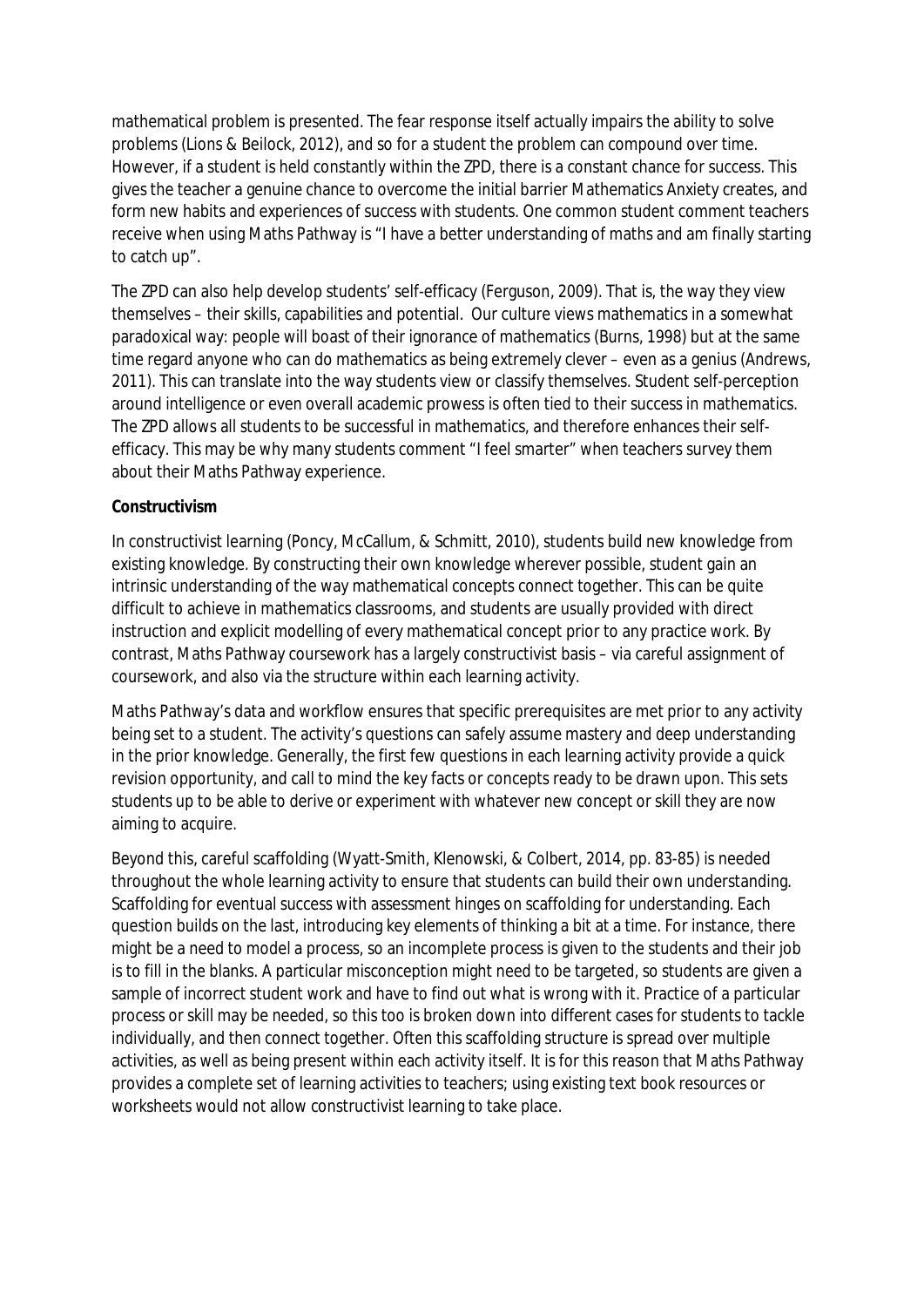#### Part 2 – fortnightly feedback cycle

Assessment and feedback take place over fortnightly cycles. The assessments themselves include assessment for learning, as learning and of learning. Feedback is provided with the utmost care and attention. Student success is actively framed so as to foster the development of a growth mindset.

#### **Assessment for learning, as learning, of learning**

Assessment for learning, assessment as learning and assessment of learning (Board of Studies New South Wales, 2015) are all woven into the fortnightly feedback cycle.

In assessment as learning, students learn to self-assess and self-diagnose. This is why students coconstruct their own maths tests within Maths Pathway, by choosing what they want to be tested on. The composition of the test at the end of each fortnight is determined by the choices that students make leading up to it. Students only complete each activity once they say they are ready for assessment. Students also revisit each assessable activity during test revision. Throughout, students have the choice to do extra practice or ask for assistance if needed. A large part of the feedback teachers provide is centred on the metacognitive choices students have made; good and bad.

In assessment of learning, teachers use "evidence of student learning to assess achievement against outcomes and standards" (Board of Studies New South Wales, 2015). Every assessment in Maths Pathway provides assessment of learning, including the diagnostic assessments that take place at the start of each unit and the formal tests that occur each fortnight. Every assessment item and learning activity is built explicitly around the Australian Curriculum standards and mapped against them, so that teachers always have up-to-date information about student capabilities, levels and growth. The benefits of regular reporting and feedback go hand-in-hand with the power of differentiation (Wyatt-Smith, Klenowski, & Colbert, 2014). It is very easy for teachers to report using Maths Pathway data, whether this is once a term or on an ongoing basis as with continuous reporting.

In assessment for learning, the data obtained from assessments are used to inform the teaching that follows. Every piece of Maths Pathway assessment is of this type. Primarily, this is because all data collected on student learning updates their individual learning paths, which in turn determines what learning outcomes students are working towards week by week. However, teachers also use this data to identify which students to group together for targeted direct instruction, and which individuals to intervene with when needed. This may be based on the student's current capabilities, but also on their rate of growth, their work completion or a wide variety of other metrics available to teachers.

#### **Feedback**

Providing students with feedback is known to be the most effective thing a teacher can do to impact learning outcomes (Voerman, Meijer, Korthagen, & Simons, 2012). The entire Maths Pathway workflow has feedback as a cornerstone. This feedback is of high quality, is meaningful to the student, and is also practical for the teacher to implement.

The high quality of feedback within Maths Pathway comes from how specific and personal it is. Data from students' guided self-reflection allows teachers to distinguish small errors from genuine misconceptions after each assessment. As the teacher and student go through their feedback interview, the teacher has evidence for the important choices the student made during the prior fortnight, and also during the test. If a student has made a minor error, teachers often talk with them about proof-reading their answers or re-reading questions. If a student has forgotten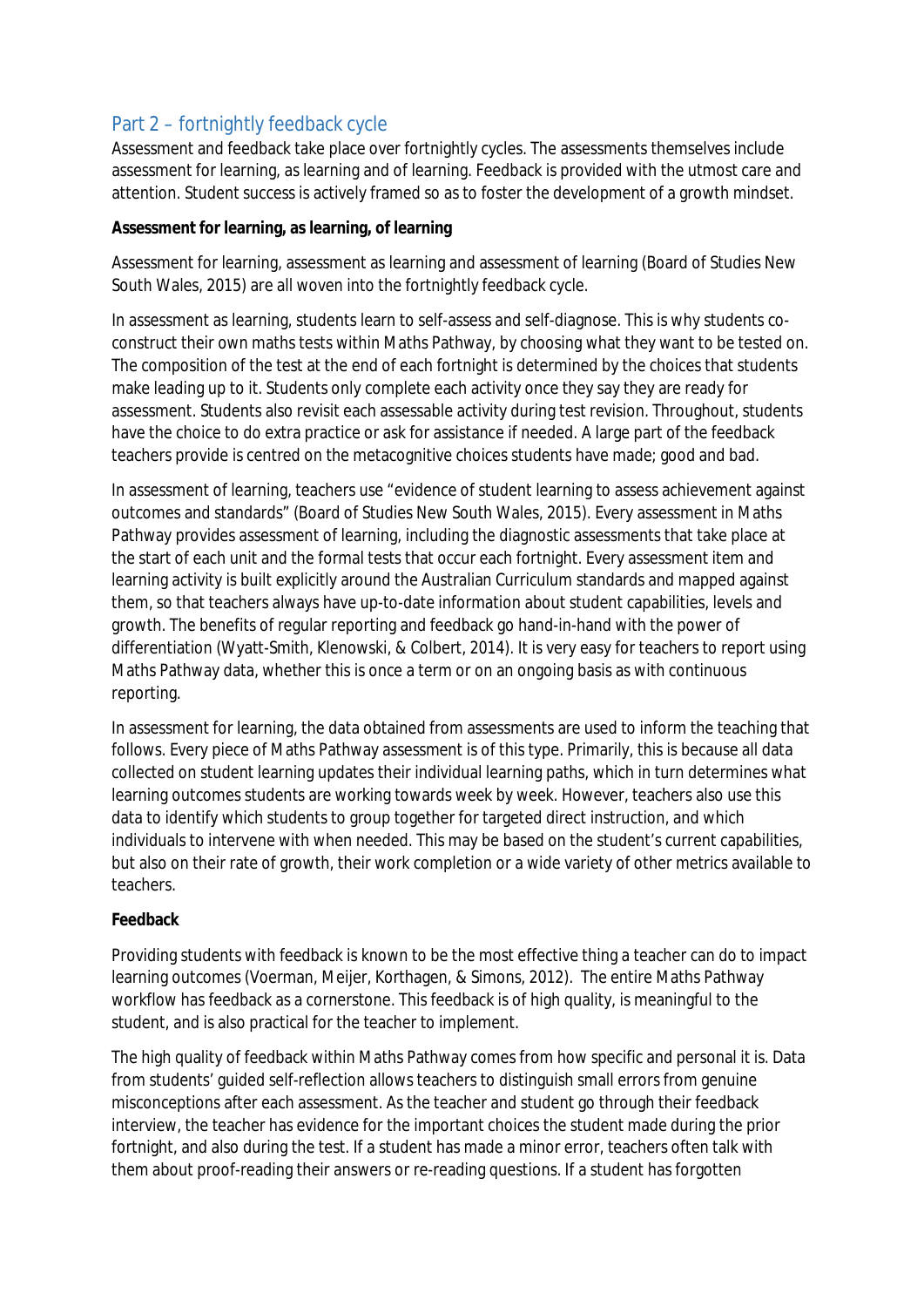something, teachers often talk about summarisation and revision strategies. If a student is genuinely stuck on something, teachers often talk about the student's decision to move on from a learning activity prematurely, and about what help the student sought – even about how the student is using worked solutions or organising their bookwork. Some of the most effective feedback teachers have provided to date have focussed explicitly on soft skills (Heckman & Kautz, 2012) and habits (Duhigg, 2012).

Feedback within Maths Pathway is always meaningful and relevant to students. In traditional classroom workflows, when students receive feedback from an assessment task they often look only at their grade. The question-by-question feedback is where most of the value lies, but this is often ignored by the student as irrelevant; after all, the class is now moving onto another topic. This is why the Maths Pathway workflow repeats assessment. If a student makes a mistake on a test question, they know that their next test will contain a very similar question so they can try again. Students view feedback as a useful part of their learning experience – something that will genuinely help them to perform better next time. Maths Pathway teachers often remark that the lessons where reflection and feedback take place are ones in which a huge amount of learning happens, because students are so invested in getting it right the *next* time.

Arguably the most important aspect of Maths Pathway feedback is that it's actually practical. Feedback is something which teachers never seem to have enough time to do as well as they would like. A model in which every student has a one-on-one interview with the teacher after each assessment is all very well, but only if the teacher actually has the time during class to do this. The Maths Pathway workflow is built around this constraint. Once a fortnight after each assessment, teachers spend one or two lessons working through feedback interviews with individuals while the rest of the class continues with their coursework. They are able to use data to identify which students require feedback most urgently, but almost every student receives meaningful feedback every fortnight. This requires no extra preparation by teachers outside of class, and the interviews are conducted during class time; not at lunch or recess.

#### **Growth Rate as a metric of success**

When students adopt a growth mindset (Dweck, 2006), they perceive intelligence as being not fixed and pre-determined, but something that can be developed and worked on. Maths Pathway helps students to see that they are in control over their own success in mathematics, and communicates that success to students explicitly in terms of growth.

It is natural for students to gauge their aptitude for mathematics by the degree of success that they experience in maths relative to their peers. In traditional one-size-fits-all classroom models, some students experience success with coursework far more easily than others simply by virtue of entering at a higher level. Maths Pathway provides a more level playing field: the degree of personal challenge is the same for every student in the class. Success becomes less about who you are and more about how you are working. Students are therefore able to genuinely perceive their mathematical aptitude as being in within their control, which is a vital element of a growth mindset.

In Maths Pathway, the primary metric used to communicate student success is "growth rate". This is specifically to foster the development of a growth mindset. A student gets 100% on a test is they master two weeks' worth of new mathematics within that fortnight. This is irrespective of the student's entry point – it is the growth and learning that is rewarded most heavily, not the overall level. Students still have an awareness of their overall level in maths, but it is transparent that they have control over their rate of growth, and that by extension they have control of their level. It is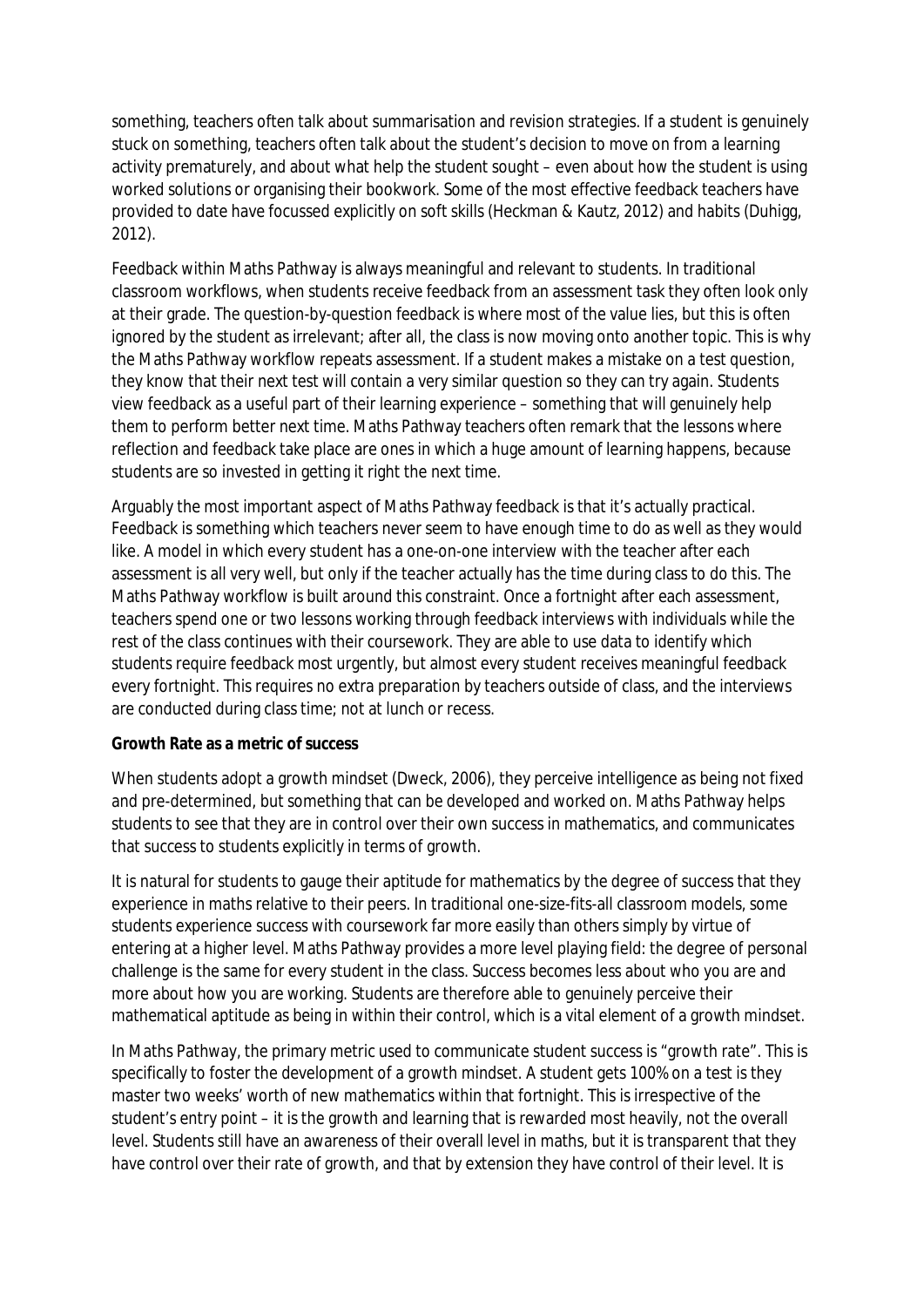possible for teachers to frame success for students in such terms without Maths Pathway, but this way of measuring success adds weight and relevance to the narrative and therefore attains a much higher degree of student buy-in.

### Part 3 – collaborative work

Individualised work can be highly effective at developing students' skills and understanding, but collaborative activities are also a vital part of the learning experience. Participation in rich tasks and meaningful discourse about mathematics are both key ingredients in the Maths Pathway learning model. Teachers use at least one lesson per week targeting rich, collaborative learning.

#### **Rich tasks**

Rich tasks provide great opportunities for kinaesthetic learning (Steele, 2013). These often provide an entry-point for every student in the class, allowing all students the opportunity to participate in group problem-solving activities. Moreover, they help to form different types of connections in the brain, and can help deepen or develop students' understanding of mathematical concepts.

Non-routine problem-solving is also a key element within rich learning activities. Such problems often require students to work in groups to apply whatever mathematical tools they have at their disposal in a new and unfamiliar way. Such application is not only a valuable skill in and of itself, but also forms higher-level connections between different areas of mathematics. The process of abstraction from a real-world problem to a mathematically formulated one is absolutely key for students in attempting any sort of worded problem they come across in later studies, or in any application of maths in later life.

#### **Discourse**

Learning to communicate mathematical ideas is a key part of what students need to learn (Güçler, 2012). During individualised work, students learn to communicate via writing and pictures, but it is collaborative work that provides opportunity for verbal and aural communication. Discourse between students during a group-based activity gives students an opportunity to form their own mathematical ideas into sentences, challenge the thinking and logic of their peers, and understand a piece of mathematics from another person's point-of-view.

Discourse between students and teachers during collaborative learning activities is also pivotal. Students attempt to verbalise their thinking, conjectures and logic, which provides invaluable opportunity for the teacher to engage in critical questioning. This reciprocal learning approach can aid in disequilibriation of ineffective rote learning practices (Sutherland, 2006). Via scaffolding general problem-solving strategies within rich tasks, which demand the engaging variety of more than one way of thinking about the solution to a problem (Steele, 2013), often triggering those "ahha moments" in students. This teacher-student dialogue can involve individual students, groups of students or the class as a whole.

#### Part 4 – student motivation

The inculcation of intrinsic motivation for students is practically a universal priority for teachers, regardless of the subject they teach. In mathematics, it is often difficult for students to see their work as meaningful (Martin, 2013); that is, to have autonomy, mastery and purpose in their maths learning. The Maths Pathway workflow makes each of these far easier to achieve. The maths work being meaningful is what provides the chief motivation drive for students (Pink, 2009).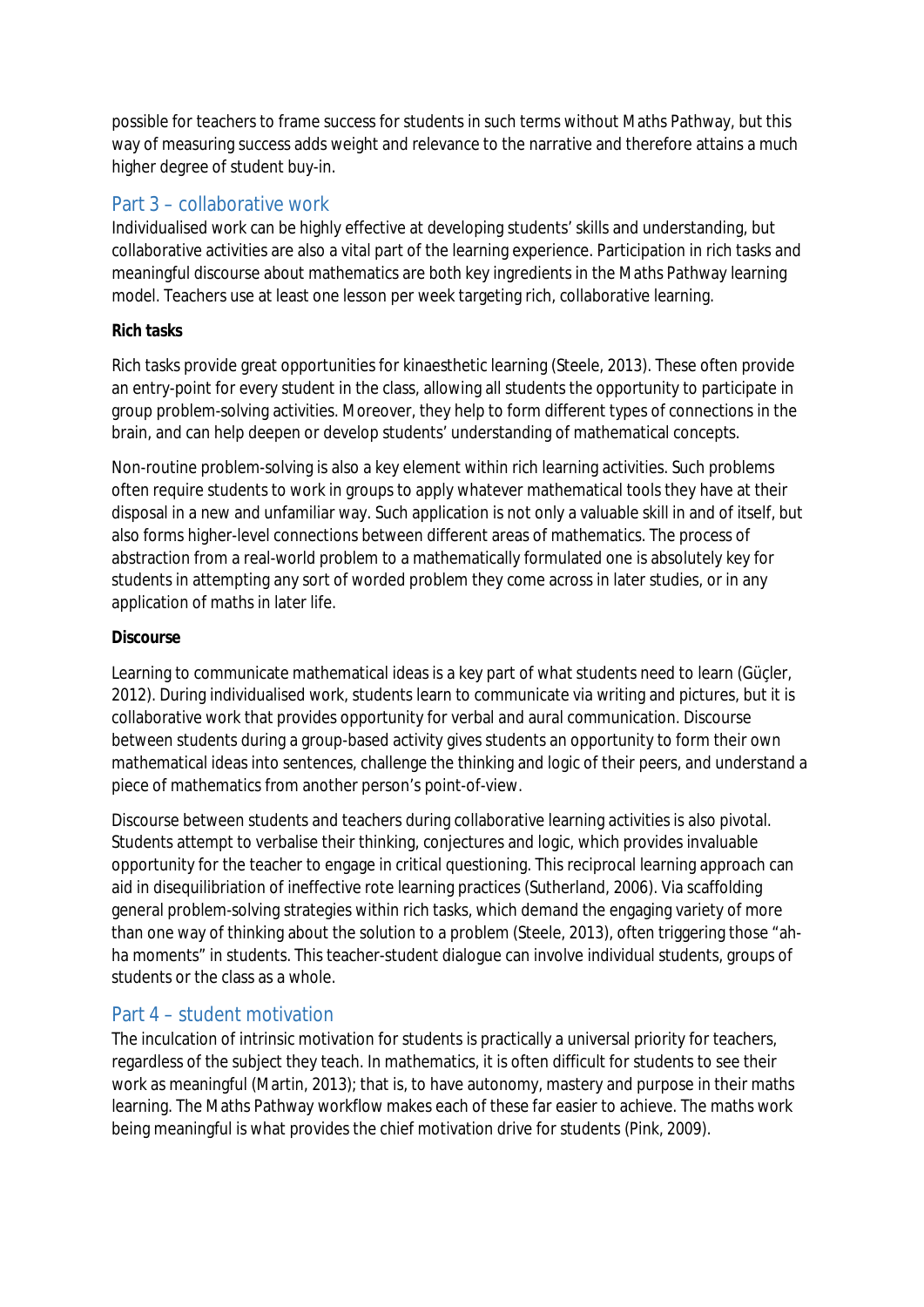#### **Autonomy**

One ingredient for meaningful work is autonomy. That is, to have an element of choice and agency over the work you are doing. This is why the Maths Pathway workflow allows student a "longer leash" than usual for two weeks at a time, during which students are free to make both good and bad choices as learners. These choices include how much work to do, how to utilise worked solutions, which questions to attempt or skip, when to ask for help, and how to prepare for assessments. There is sufficient guidance that students are in a position to make good choices most of the time, and sufficient accountability through feedback to help students get better at making choices. Student autonomy is a key part of the experience.

#### **Mastery**

The next part of meaningful work is mastery. That is, feeling as though you are getting better at something as you go along. To a certain extent, this happens naturally in mathematics; each year students are capable of attempting maths that would have been incomprehensible to them the year before. Maths Pathway helps to make this even more apparent and visual to students at the end of each fortnight. Students see their mastery increasing on a pictorial representation of the learning map, and also couch all of their success in mathematics through growth – the rate of acquisition of new mastery.

#### **Purpose**

The last thing required for meaningful work is a sense of purpose. That is, knowing that you are working towards something meaningful. In the Maths Pathway workflow, rich learning is absolutely key for this. Students are able to apply their ever-growing mathematical toolkit to interesting and real-world problems. It becomes entirely transparent to students how mathematical thinking enables them to perform valuable and complex tasks, and that they become better at this over time. Rich learning not only connects all of mathematics together, but makes it purposeful.

All of the above adds up to a shift towards more intrinsic motivation within students; an enjoyment of mathematics for its own sake. This is not the result of gamification, or artificial-feeling ties to the real world, but stems from a genuine sense of students' work in mathematics class as being meaningful.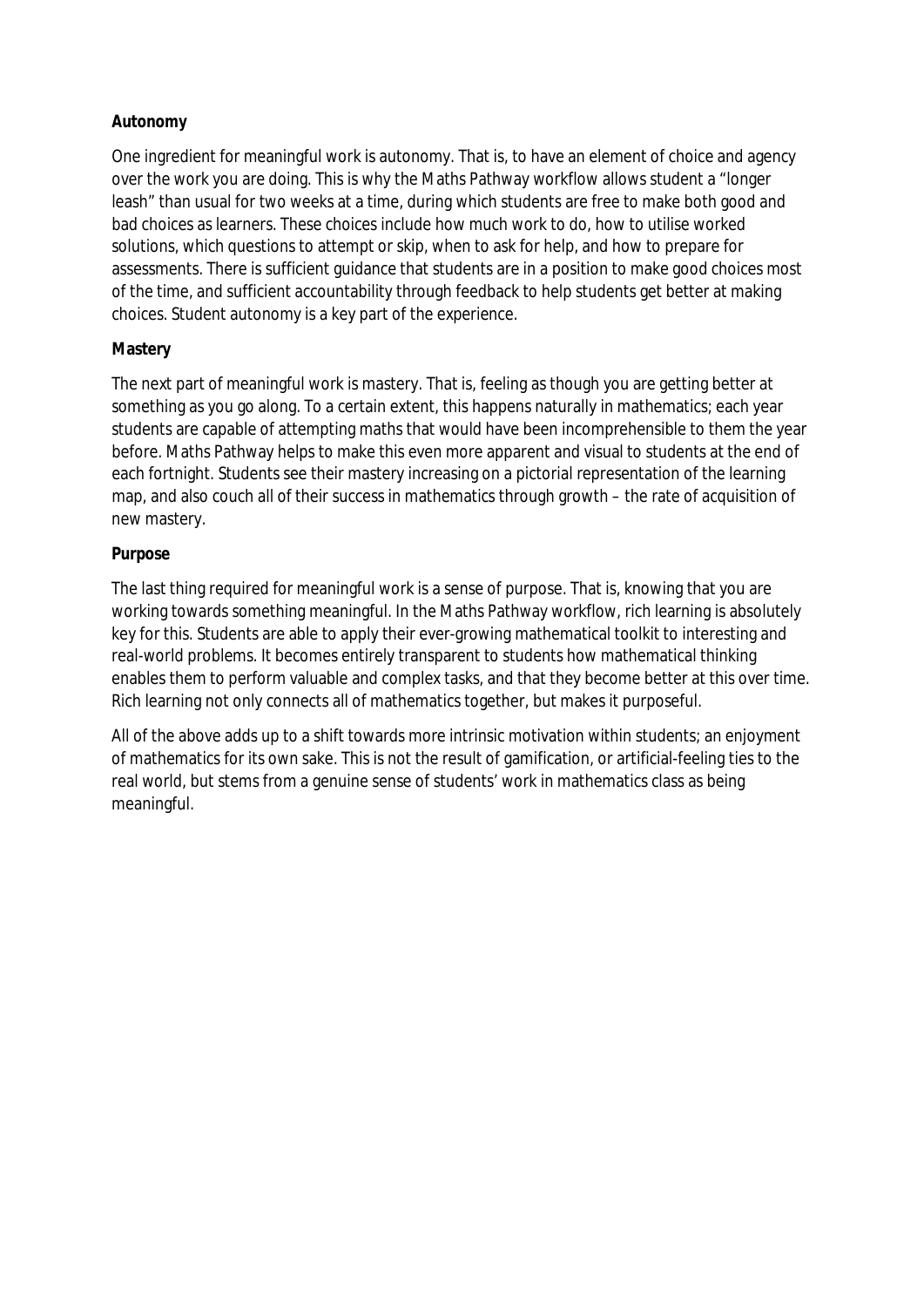# References

Andrews, B. (2011). What happened to science education? *Astronomy, 39*(8), 45. Retrieved from http://www.astronomy.com/~/media/Files/PDF/Magazine%20articles/science-education.ashx

Arslan, S. (2010). Traditional instruction of differential equations and conceptual learning. *Teaching Mathematics and its Application, 29*(2), 94-107. doi:10.1093/teamat/hrq001

Australian Curriculum Assessment and Reporting Authority. (2015). *Mathematics Rationale*. Retrieved February 5, 2015, from http://www.australiancurriculum.edu.au/mathematics/rationale

Australian Curriculum Assessment and Reporting Authority. (2015). *Student Diversity*. Retrieved February 5, 2015, from http://www.australiancurriculum.edu.au/studentdiversity/meeting-diverselearning-needs

Barr, C., Doyle, M., Clifford, J., De Leo, T., & Dubeau, C. (2003). *There is More to Math: A Framework for Learning and Math Instruction*. Retrieved February 6, 2015, from http://teachingmathliteracy.weebly.com/conceptual-vs-procedural-knowledge.html

Board of Studies New South Wales. (2015). *Assessment for, as and of Learning*. Retrieved February 5, 2015, from http://syllabus.bos.nsw.edu.au/support-materials/assessment-for-as-and-of-learning

Burns, M. (1998). *Math: Facing an American Phobia.* Minneapolis: Maths Solutions Publications.

Cobb, P. (2010). The tension between theories of learning and instruction in mathematics education. E*ducational Psychologist, 23*(2), 87-103. doi:10.1207/s15326985ep2302\_2

Department of Education and Training. (2013). *Mandated Components of the Report Card.* Retrieved February 5, 2015, from

http://www.education.vic.gov.au/schools/teachers/support/Pages/mandatedcomponents.aspx

Duhigg, C. (2012). *The Power of Habit: Why We Do What We Do in Life and Business.* New York: Random House.

Dweck, C. (2006). *Mindset: The new psychology of success.* New York: Random House.

Farr, S. (2010). *Teaching as Leadership: The highly effective teacher's guide to closing the achievement gap.* San Francisco: Teach For America; A Wiley Imprint.

Ferguson, S. (2009). Same task, different paths: catering for student diversity in the mathematics classroom. *Australian Primary Mathematics Classroom, 14*(2), 32-36.

Forgasz, H. (2010). Streaming for mathematics in years 7-10 in Victoria: an issue of equity?. *Mathematics Education Research Journal, 22*(1), 57-90. doi:10.1007/BF03217559

Güçler, B. (2012). Limitless Ways to Talk about Limits: Communicating Mathematical Ideas in the Classroom. *The Mathematics Teacher, 105*(9), 697-701.

Hattie, J. (2009). *Visible Learning: A synthesis of over 800 Meta-Analyses Relating to Achievement.* New York: Routledge.

Heckman, J., & Kautz, T. (2012). Hard evidence on soft skills. *Labour Economics 19*(4), 451-464. doi:10.3386/w18121

Issa, T., Issa, T., & Kommers, P. (2014). *Feedback and Learning Support that Fosters Students' Independent Learning: An Australian Case Study*. Netherlands: University of Twente.